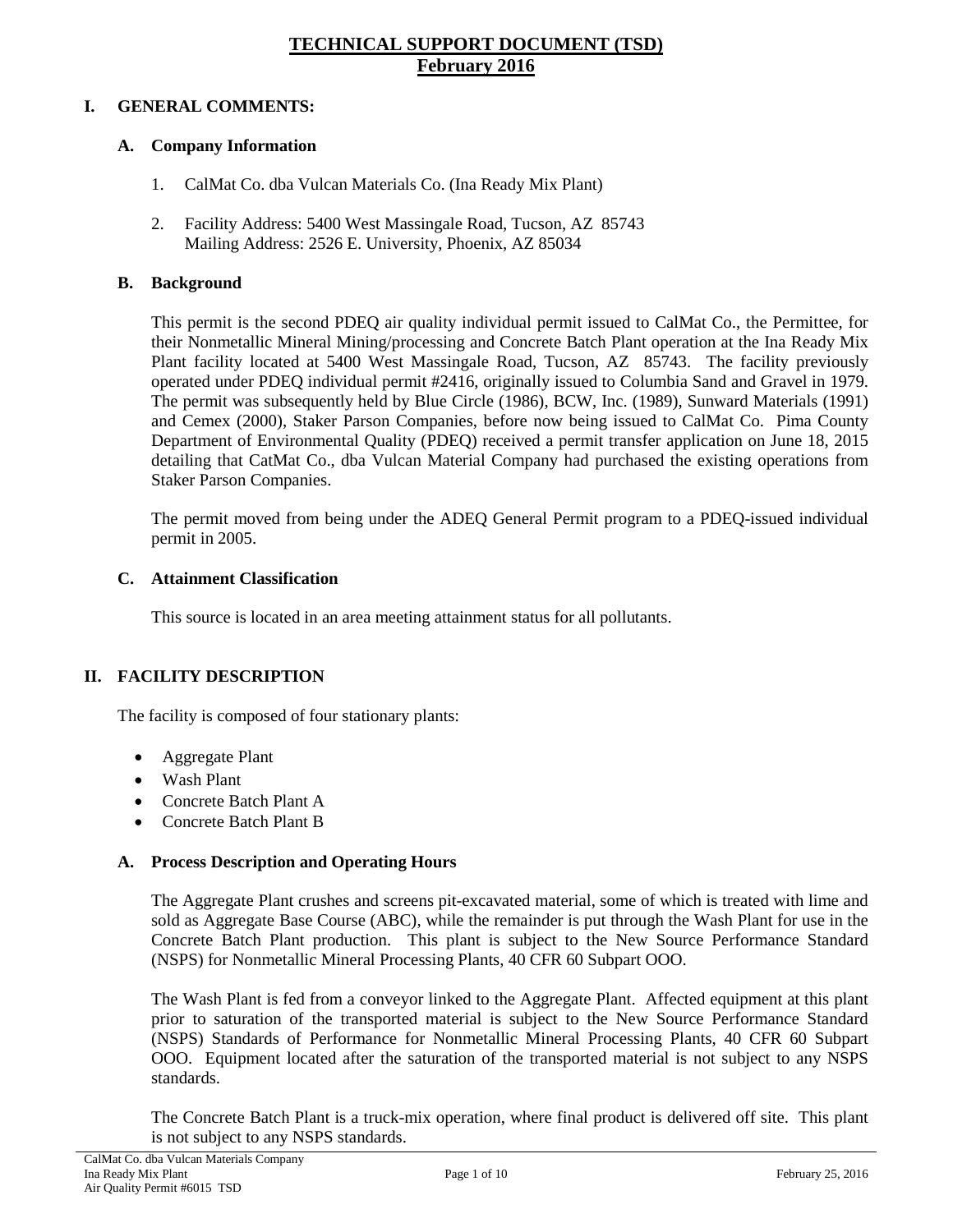The Ina Ready Mix Plant facility has taken a voluntary, total source limit of 1,500,000 tons of final aggregate product in any twelve  $(12)$ -month rolling total. A 1,410,000-ton  $(750,000 \text{ yd}^3/\text{year})$  limit, in any twelve (12)-month rolling total of final concrete production, has also been voluntarily declared.

# **B. Applicability Categories**

Applicability categories are: Crushing and Screening (non-metallic minerals) and Concrete Batch Plant

### **C. Air Pollution Control Equipment**

Per information submitted by the Permittee, water spray nozzles are located in the Aggregate Plant at the 60-foot conveyor (equipment # 47.8070) leading to the 54" roller cone crusher (equipment # 41.8603), at the rollercone crusher/conveyor and at the beginning of the stacker (equipment #47.8094). When determining PTE regarding controlled and uncontrolled emissions, PDEQ assigns uncontrolled factors to any equipment prior to a water spray nozzle. Controlled factors are applied to equipment at the location of, and downstream from, any water nozzle spray until the point at which dry material is introduced to the flow (crusher, grinder feeder, etc.).

At both Concrete Batch Plants, there is a dust collector used to control the loading of the cement silo, the supplemental (fly ash) silo and the dry batch load out. Fugitive emissions from haul roads are controlled by application of water using a water truck.

# **III. REGULATORY HISTORY**

### **A. Testing & Inspections**

This is the second permit issued to CalMat Co., at this facility. A PDEQ compliance inspection was conducted in 2014 while the facility was owned by Staker Parsons, and previous PDEQ compliance inspections were conducted while it was under PDEQ permit 2416, in 1985, 1988, 1989, 1990, 1991, 1994, 1995, 1996, 1997, 1998, 1999, 2000, 2001, and 2003. Compliance issues under the old permit holders included failure to declare NSPS equipment, failure to perform required Method 9 monitoring, as well as recordkeeping and reporting violations. There were two fugitive complaints in 2000, one for a cement silo and the other for a malfunctioning conveyor.

No initial performance test records were discovered for the existing NSPS equipment previously operated under permit #2416. Equipment was initially permitted under ADEQ and that agency would have received those reports. Any future equipment or existing equipment newly subject to II.A.1 and VI.A.1 of the Permit, will need to have Method 9 opacity tests submitted by CalMat Co.

### **B. Excess Emissions**

There have been no excess emissions violations reported to date.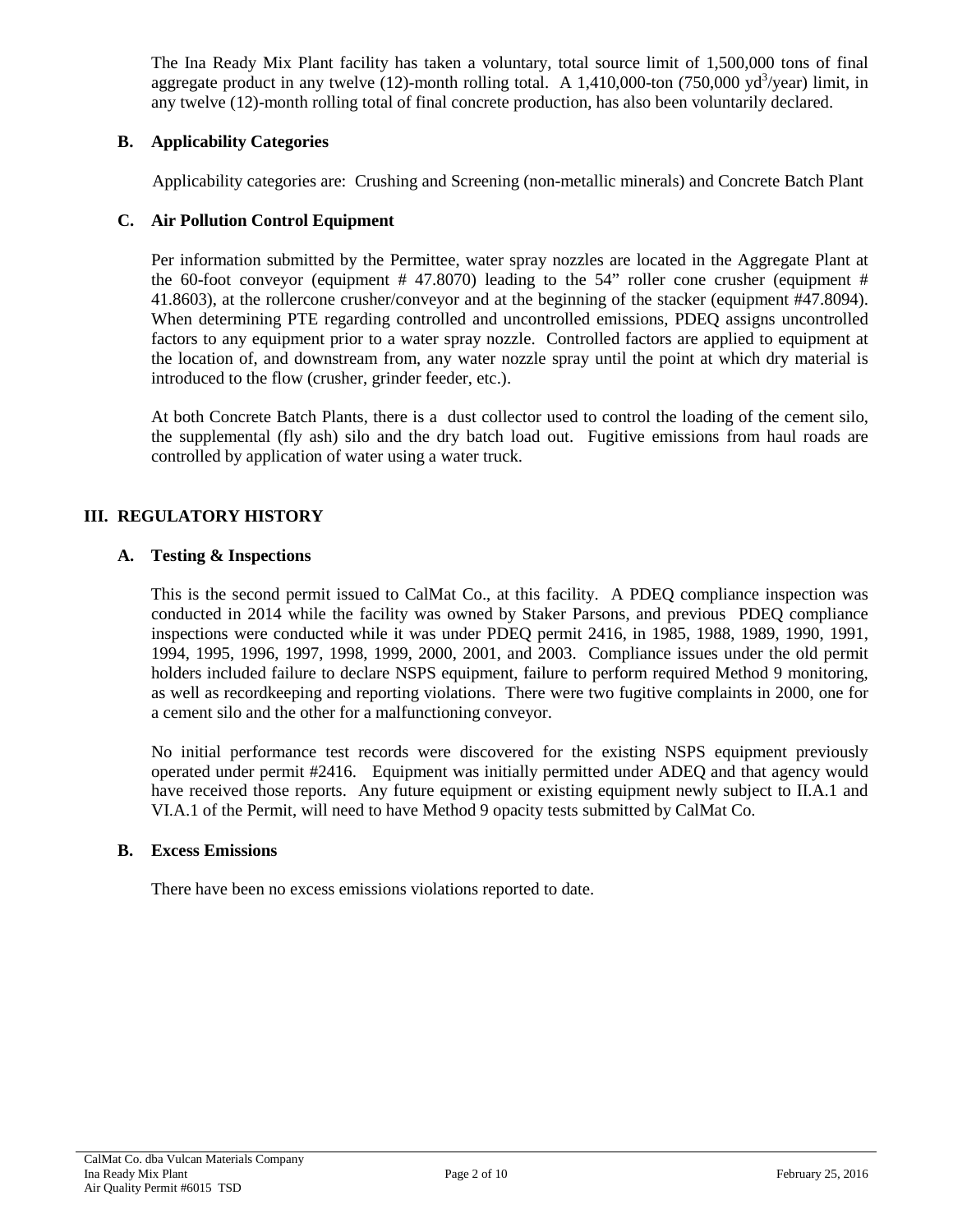# **IV. EMISSION ESTIMATES**

Emission estimates for the facility are derived from the use of ADEQ General Permit emission factors and AP-42 emission factors and are presented in the potential to emit (PTE) document. The choice to use ADEQ factors as the primary and AP-42 factors as secondary is justified by the multiple county-wide, as well as state-wide, sources of similar operations who are granted ADEQ General Crushing & Screening Permit in which these same emission factors are used. ADEQ has also incorporated feedback from the Arizona Rock Product Association (ARPA) in their General Permit emission factors (ADEQ Letter to ARPA dated 4/07 is included in the PTE document.) AP-42 is used exclusively for calculating the Concrete Batch Plant emissions. The ADEQ Concrete Batch Plant General Permit has an all-inclusive "controlled" emission factor limiting flexibility of calculation. Using AP-42 provides the more conservative calculations.

The following table outlines the Ina Facility's potential to emit (operating 8760 hr/yr) and actual potential to emit\*.

| <b>Pollutant</b><br>(w/controls as claimed) | <b>Potential to Emit</b><br>(Operating 8760 hrs/yr)<br><b>Tons per Year</b> | <b>Actual Emissions</b><br>(Limited by Throughput)<br><b>Tons per Year</b> |
|---------------------------------------------|-----------------------------------------------------------------------------|----------------------------------------------------------------------------|
| Particulate Matter (PM)                     | 212.00                                                                      | 70.00                                                                      |
| Particulate Matter (as $PM_{10}$ )          | 119.00                                                                      | 25.00                                                                      |
| Carbon Monoxide (CO)                        | 0.08                                                                        | 0.07                                                                       |
| Nitrogen Oxides $(NOx)$                     | 0.10                                                                        | 0.08                                                                       |
| Sulfur Oxides $(SO_X)$                      | 0.00                                                                        | 0.00                                                                       |
| Volatile Organic Compounds (VOCs)           | 0.10                                                                        | 0.00                                                                       |
| Hazardous Air Pollutants (HAPs)             | 0.00                                                                        | 0.01                                                                       |

\* The actual potential to emit detailed in the application is based upon the following enforceable operational conditions:

Crushing and Screening plants operating at a maximum throughput of 1,500,000 tons/yr, Concrete Batch Plants operating at a maximum throughput of 1,410,000 tons/yr

The source is a synthetic minor for PM and PM10, and a true minor for all other regulated pollutants.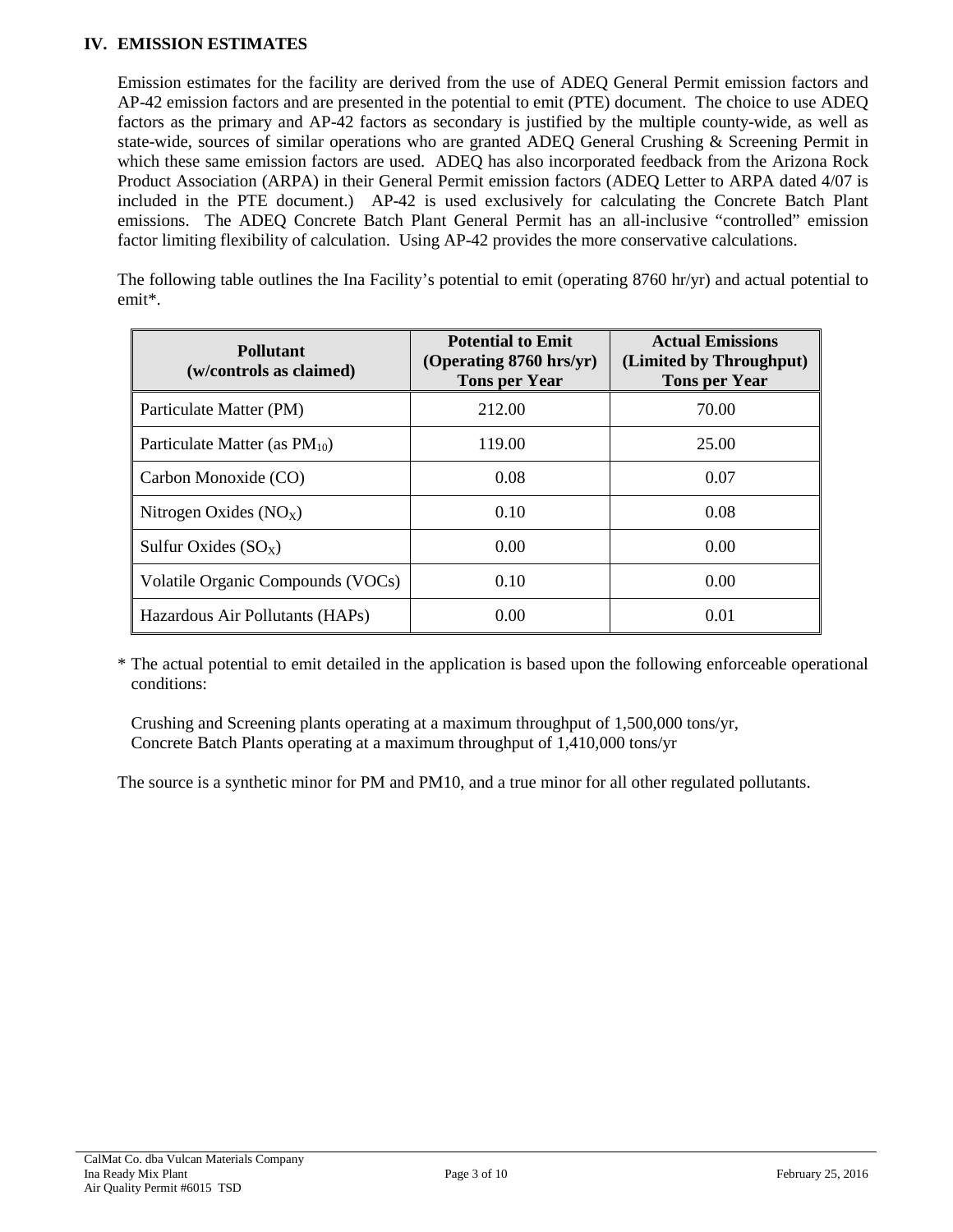### **V. APPLICABLE REQUIREMENTS**

### **A. Code of Federal Regulations (CFR):**

40 CFR 60 Subpart OOO (NSPS Standards of Performance for Nonmetallic Mineral Processing Plants)

### **B. Pima County Code (PCC) Title 17, Chapters 17.12 & 17.16:**

**This is not meant to be an exhaustive list of every regulation to which the Permittee is subject, but represents those cited in the permit. It is the responsibility of the Permittee to comply with all applicable regulations.**

- 17.12.040 Reporting Requirements
- 17.12.045 Test Methods and Procedures
- 17.12.050 Performance Tests
- 17.12.165 Permit Application Processing Procedures for Class II and Class III Permits
- 17.12.185 Permit Contents for Class II and Class III Permits
- 17.12.190 Permits Containing Synthetic Emission Limitations and Standards
- 17.12.520 Fees Related to Class II and Class III Permits
- 17.16.010 Local rules and standards; Applicability of more than one standard
- 17.16.020 Noncompliance with applicable standards
- 17.16.030 Odor Limiting Standard
- 17.16.040 Visible Emission Standards, Standards and Applicability (including NESHAP)
- 17.16.050 Visibility Limiting Standard
- 17.16.060 Fugitive Dust Producing Activities
- 17.16.100 Particulate Materials
- 17.16.110 Storage Piles
- 17.16.130 Applicability
- 17.16.370 Standards of Performance for Gravel or Crushed Stone Processing Plants
- 17.16.380 Standards of Performance for Concrete Batch Plants

# **VI. PERMIT CONTENTS**

The following section of the TSD refers to the conditions of the permit and explains in detail why the permit was written with the conditions seen.

# **A. Applicability**:

CalMat Co. is required to obtain a Class II permit for this Crushing and Screening/Concrete Batch operation, pursuant to PCC 17.12.140.B.2.a since the facility is subject to the NSPS for the Non-Metallic Mineral Processing Plant.

### **B. Emission Limits/ Standards:**

1 NSPS Facility (Aggregate Plant)

### II.A.1 of the permit

The Opacity Standards are taken directly from the 40 CFR 60, subpart OOO: 60.672. The Permittee does not operate a capture device on any of the OOO-subject equipment and cannot stack test for PM.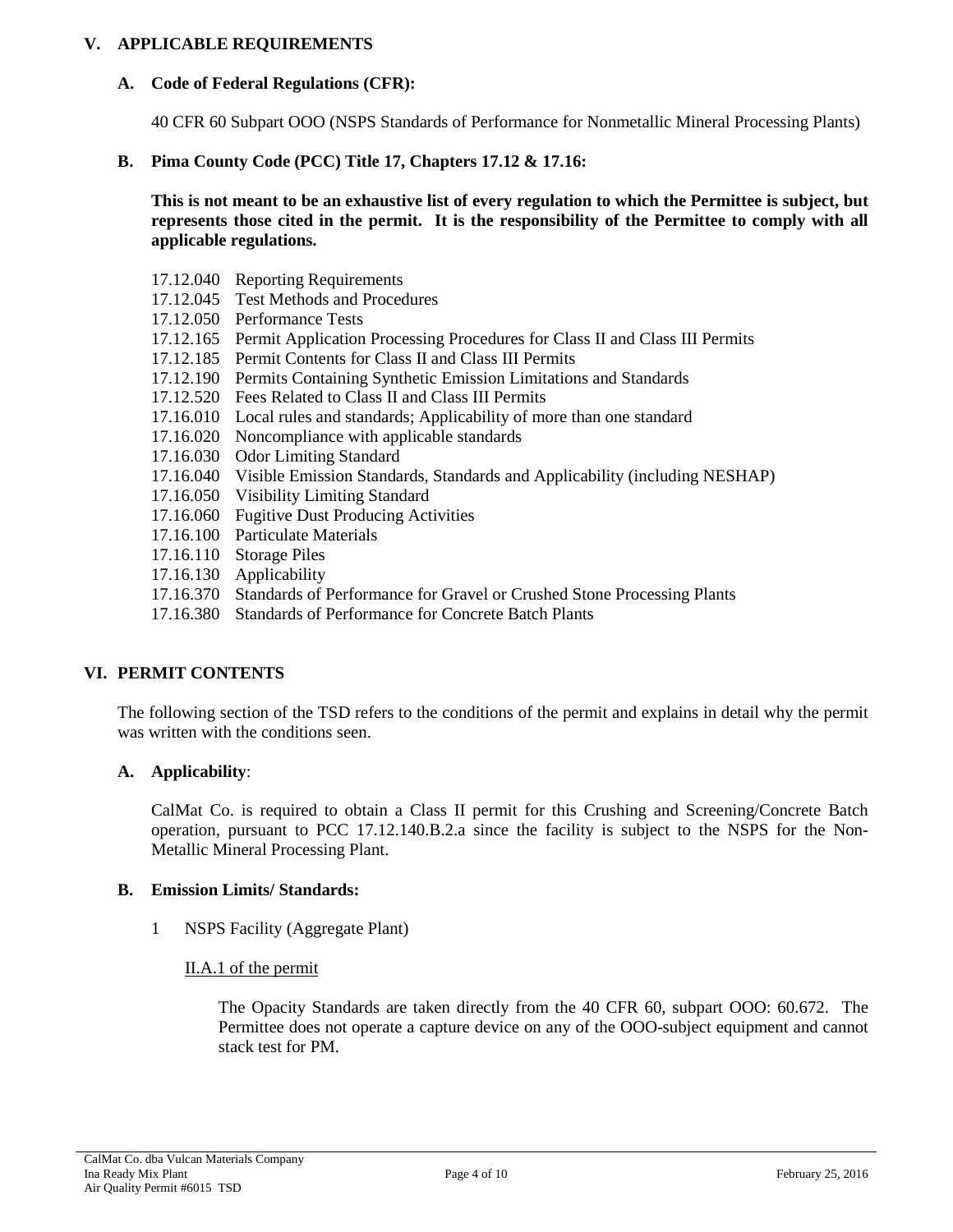### II.A.2 of the permit

The Operation and Maintenance Requirement is a standard permit inclusion taken directly from 40 CFR 60.11 (d) with cited reference to PCC 17.16.020.A which states in part that "a source shall comply with a discharge standard of the full range of the source's operating rates."

### II.A.3 of the permit

This circumvention standard is taken from 40 CFR 60.12.

### II.A.4 of the permit

This PDEQ permit standard dictates the source to follow notification requirements pursuant to PCC 17.12.245, PCC 17.12.255 or PCC 17.12.260 when making Facility Changes. As a synthetic minor, facility change notification is imperative for recalculating emissions and operational limitation.

2. Non-NSPS Facility (Wash Plant)

### II.B.1.a of the permit

The Process Weight Determination Requirement is taken directly from PCC 17.16.370.F.

### II.B.1.b of the permit

The Fugitive Emissions Standard is taken directly from PCC 17.16.370.E.

### II.B.1.c of the permit

This PDEQ permit standard dictates the source to follow notification requirements pursuant to PCC 17.12.245, PCC 17.12.255 or PCC 17.12.260 when making Facility Changes. As a synthetic minor, facility change notification is imperative for recalculating emissions and operational limitation.

3. Non-NSPS Facility (Concrete Batch Plant)

### II.B.2.a of the permit

This requirement is taken from Pima County Code 17.16.380, Standards of Performance for Concrete Batch Plants.

### II.B.2.b of the permit

This PDEQ permit standard dictates the source to follow notification requirements pursuant to PCC 17.12.245, PCC 17.12.255 or PCC 17.12.260 when making Facility Changes. As a synthetic minor, facility change notification is imperative for recalculating emissions and operational limitation.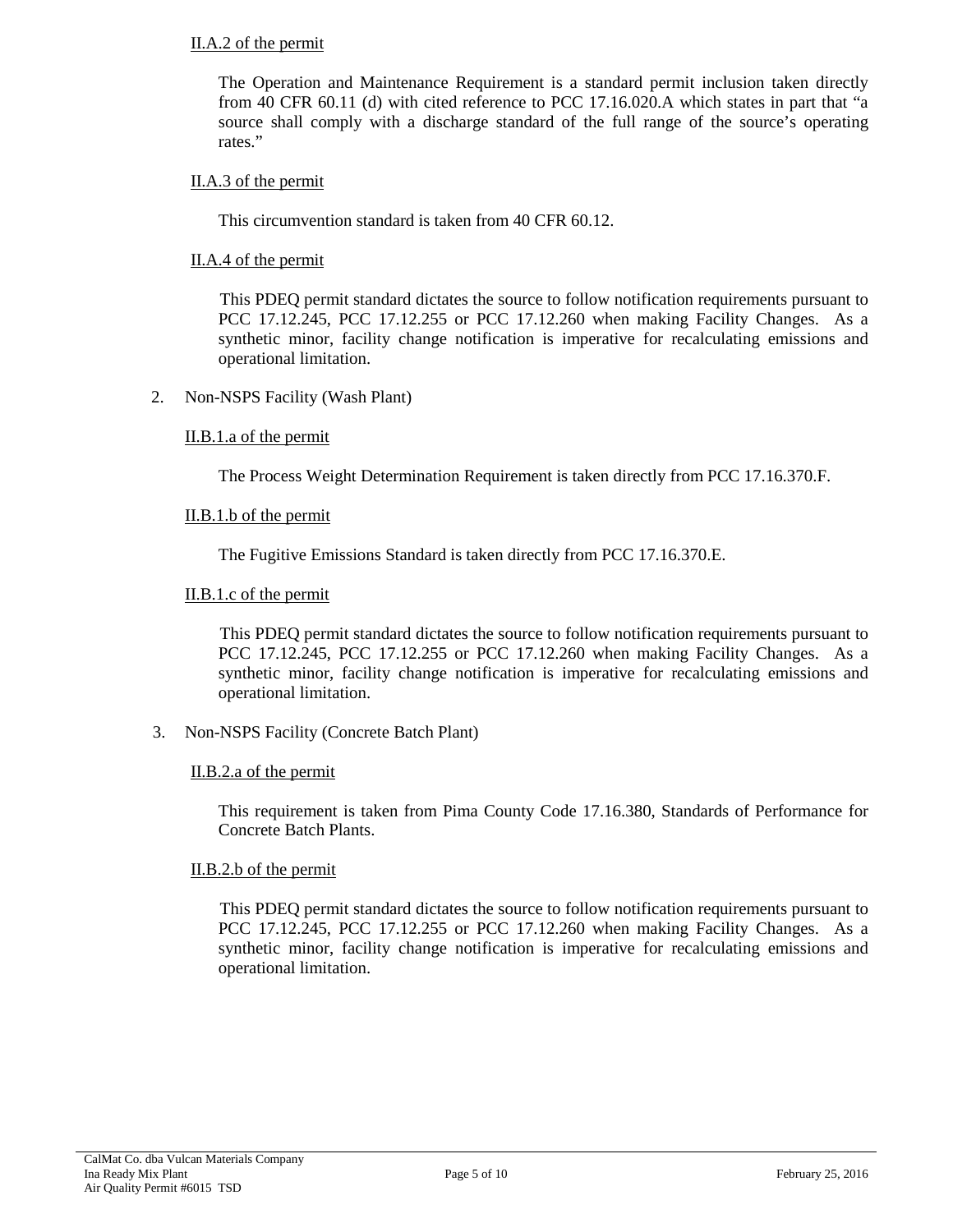### 4. Facility-wide Non-NSPS Requirement

### II.B.3.a of the permit

Pollution Control Requirements:

II.B.3.a.i is based on standard PDEQ language for the use of pollution control units such as baghouses where ADEQ/AP-42 "controlled" emission factors use the maximum 99.9% possible efficiency of these units, allowing for a great discount of PM10 by sources. It is imperative these units operate at maximum efficiency. Older units may not have manufacturer specifications available and the option to create an "in-house" Operations and Maintenance Plan to be submitted for approval prior to issuance of the permit, allows for the source to still take advantage of the intent of the requirement. PCC 17.12.185.A.2 is used as the authority for this permit condition.

II.B.3.a.ii is a Material Permit Condition based upon the enforceable air pollution control requirement to ensure compliance with PCC 17.16.100.A.

II.B.3.a.iii is a Material Permit Condition based upon the enforceable air pollution control requirement to ensure compliance with PCC 17.16.370.D.

#### II.B.3.b of the permit

These Fugitive Emissions Standards are taken directly from PCC 17.16.060.A, PCC 17.16.100.C and PCC 17.16.110.A.

### II.B.3.c of the permit

This Opacity Standard is taken directly from PCC 17.16.050 and Table PCC 17.16.130.B.1.

#### II.B.3.d of the permit

Concealment of Emissions verbiage is taken directly from PCC 17.20.040.

#### II.B.3.e of the permit

The Applicability of More Than One Standard verbiage is taken directly from PCC 17.16.010.B.

#### II.B.3.f of the permit

This PDEQ permit standard dictates the source to follow notification requirements pursuant to PCC 17.12.245, PCC 17.12.255 or PCC 17.12.260 when making Facility Changes. As a synthetic minor, facility change notification is imperative for recalculating emissions and operational limitation.

### 5. Facility-Wide Operations

### II.C.1 of the permit

The Permittee has voluntarily taken a production limit of 1,500,000 tons of total aggregate production and 1,410,075 tons of batched concrete during any 12-month, rolling total. "Production" is defined by the amount that passes through the plants, i.e. carried over and through the permitted equipment, for which PTE was calculated. These Operational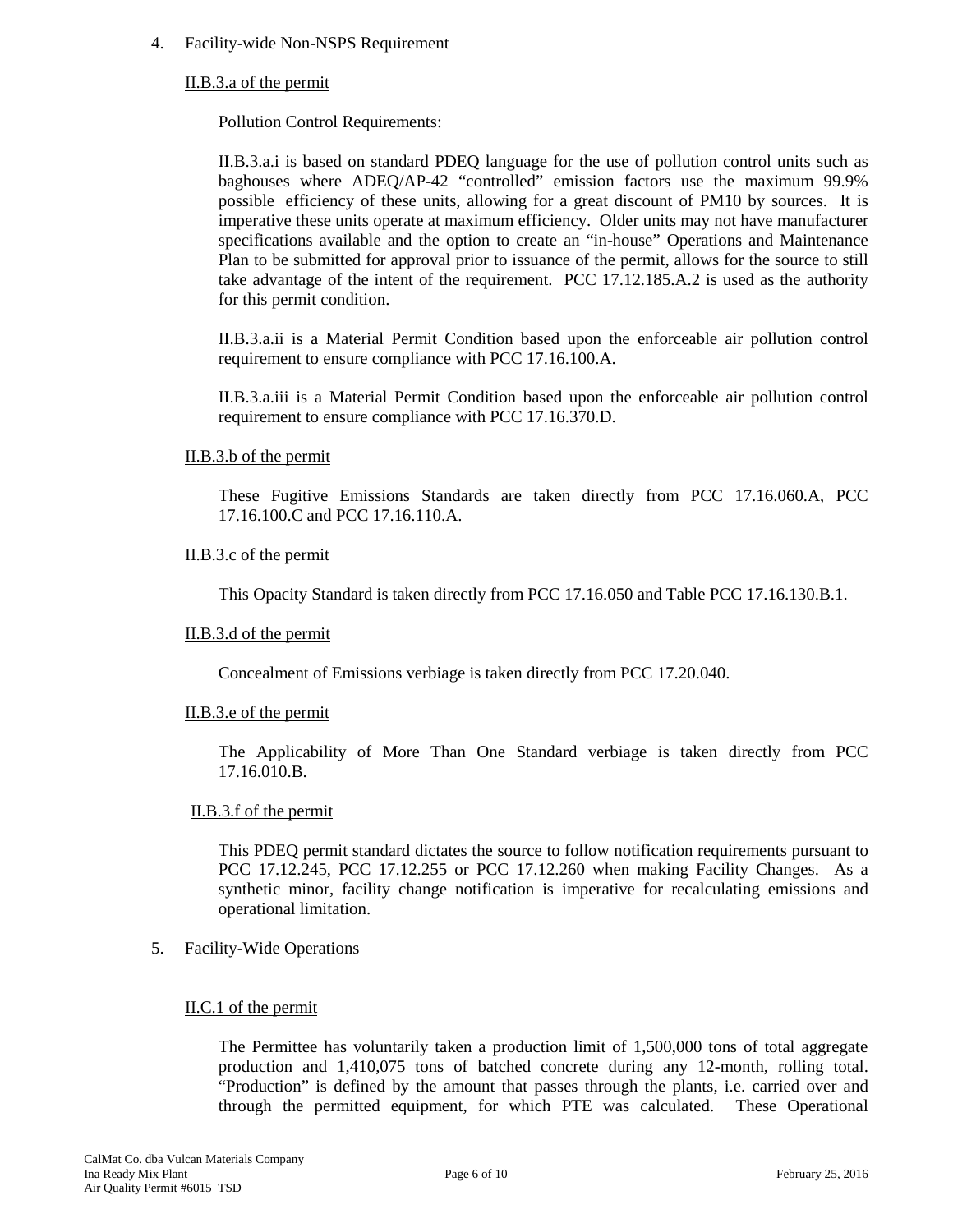Limitations keep the emissions below the major source thresholds. Thus it is a Material Permit Condition

### II.C.2 of the permit

This Opacity Standard is taken directly from PCC 17.16.040 and Table PCC 17.16.040.

### II.C.3 of the permit

These Visibility Standards are taken directly from PCC 17.16.050.

### II.C.4 of the permit

This PDEQ permit standard dictates the source to follow notification requirements pursuant to PCC 17.12.245, PCC 17.12.255 or PCC 17.12.260 when making Facility Changes. As a synthetic minor, facility change notification is imperative for recalculating emissions and operational limitation.

### II.C.4 of the permit

The Odor Limiting Standard is taken directly from PCC 17.16.030. PDEQ compliance personnel do respond to odor complaints received. The Permittee may be asked to provide details for methods used to control odor during complaint investigations.

### II.C.5 of the permit

This PDEQ permit standard dictates the source to follow notification requirements pursuant to PCC 17.12.245, PCC 17.12.255 or PCC 17.12.260 when making Facility Changes. As a synthetic minor, facility change notification is imperative for recalculating emissions and operational limitation.

### **C. Monitoring Requirements**

### 1. NSPS Facility (Aggregate Plant)

### III.A of the permit

Visual opacity checks required at least once per day and Method 9 conducted on any visual plumes. Excessive emission of a crusher is 15%.

### 2. Non-NSPS Facility (Wash Plant)

### III.B.1 of the permit

These are the standard PDEQ monitoring requirements.

### 3. Facility-Wide Non-NSPS

### III.B.2.a of the permit

This is standard PDEQ language for the use of pollution control units such as baghouses where ADEQ/AP-42 "controlled" emission factors use the maximum 99.9% possible efficiency of these units, allowing for a great discount of PM10 by sources. It is imperitive these units operate at maximum efficiency.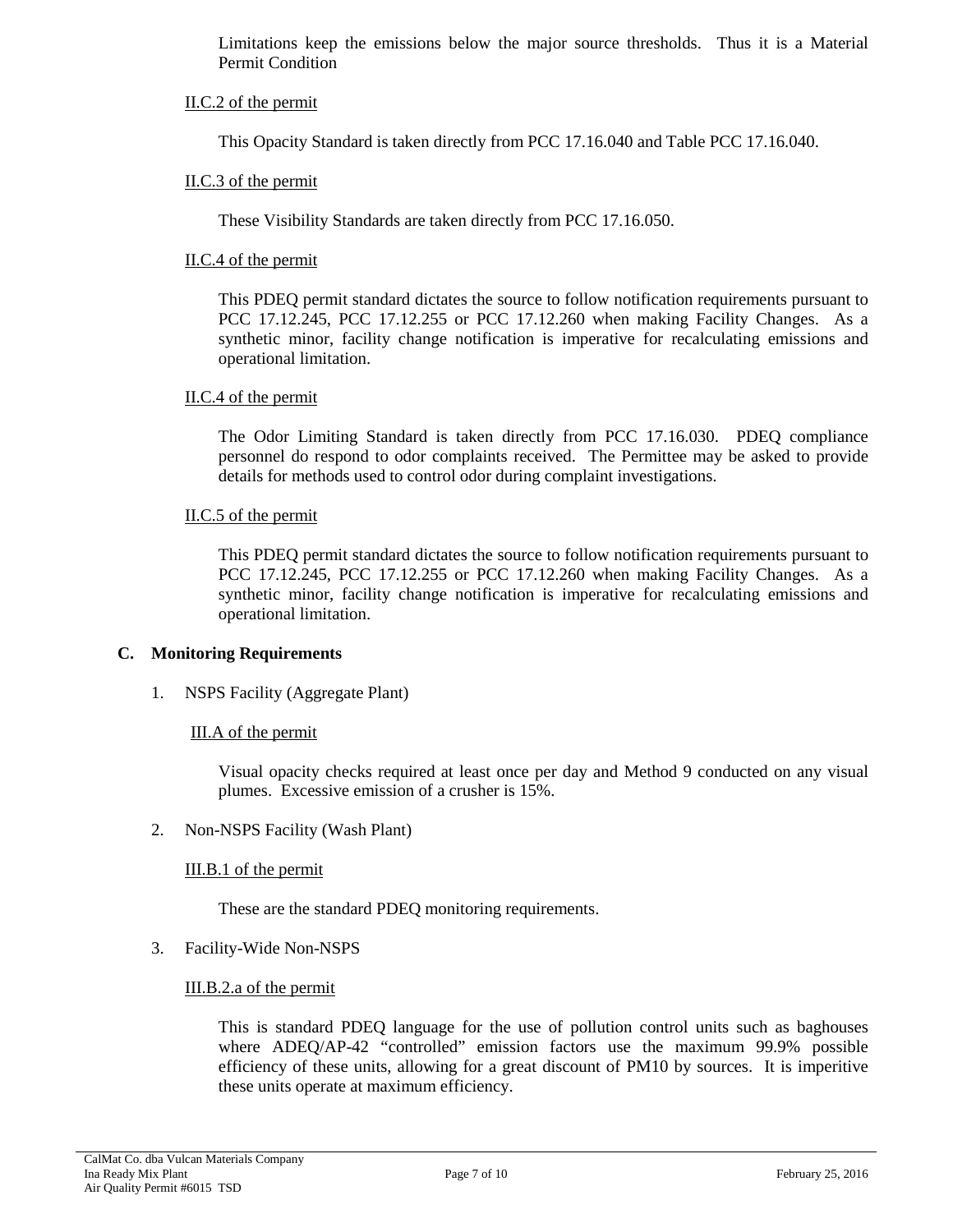PDEQ consciously chooses not to follow the lead of ADEQ's general permit standard of "monthly survey of visible emissions." PDEQ believes daily visual checks are not burdensome on the Permittee and ensure timely response to any excess emissions.

4. Facility-Wide Operations

### III.C.1 of the permit

The source must be able to account for the Operational Limitations voluntarily proposed and accepted to stay below major source thresholds. These limitations are based upon the combined emissions of the declared equipment, operating under declared parameters and producing a limited amount of product.

### III.C.2 of the permit

These are the standard PDEQ monitoring requirements. Frequency changed from "once per shift" to "once per day" for congruence within the permit and congruence with other issued permits

### **D. Recordkeeping Requirements**

1. NSPS Facility (Aggregate Plant)

### IV.A of the permit

These are the standard PDEQ requirements.

2. Non-NSPS Facility (Wash Plant)

### IV.B.1 of the permit

These are the standard PDEQ requirements.

3. Facility-Wide Non-NSPS Facility

### IV.B.2 of the permit

These are the standard PDEQ requirements.

4. Facility-Wide Operations

IV.C.1 of the permit

Documentation required for maintaining synthetic minor status

### IV.C.1 of the permit

These are the standard PDEQ requirements.

### IV.D.2 of the permit

This recordkeeping requirement is taken directly from PCC 17.24.020.A.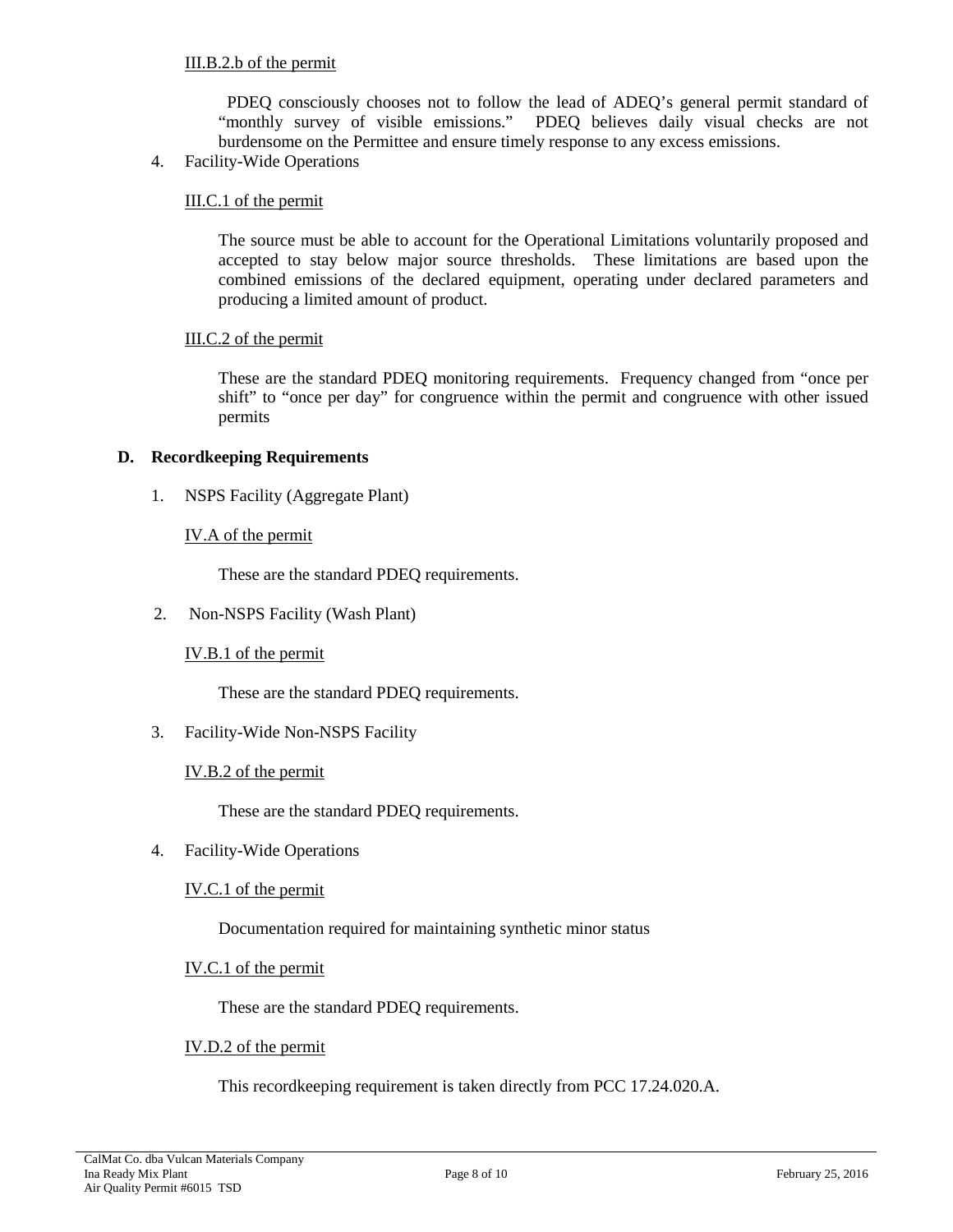### **E. Reporting Requirements**

1. NSPS Facility (Aggregate Plant)

V.A.1 of the permit

V.A.1.a of the permit is taken directly from 40 CFR 60.676(f).

V.A.1.b of the permit is congruent with other permits issued by PDEQ

V.A.2 of the permit

V.A.2.a of the permit is taken directly from 40 CFR 60.7(a) (4), referred to from 40 CFR 670(f) and Table 1 to Subpart OOO of 40 CFR 60.

V.A.2.b of the permit is taken from 40 CFR 60.676(a)

V.A.2.c of the permit is taken directly from 40 CFR  $60.676(g)$ .

2. Non-NSPS Facilities

Relevant reporting requirements are covered under the Additional Permit Requirements in the permit.

3. Facility-Wide Operations

Relevant reporting requirements are covered under the Additional Permit Requirements in the permit.

# **F. Testing Requirements**

1. NSPS Facility (Aggregate Plant)

VI.A.1 of the permit

The Initial Performance Testing requirement for NSPS equipment is taken directly from 40 CFR 60.8(a).

### VI.A.2 of the permit

VI.A.2.a cites test conditions as detailed in 40 CFR 60.8(c)

VI.A.2.b cites test conditions as detailed in 40 CFR 60.8 (d) with amendments detailed in the NSPS subpart OOO (40 CFR 675(g)).

VI.A.2.c cites test conditions as detailed in 40 CFR 60.8(f).

### VI.A.3 of the permit

The Opacity Testing Standards, while primarily based on EPA's Method 9, have additional requirements detailed in the NSPS subpart OOO at citation 40 CFR 60.675(c).